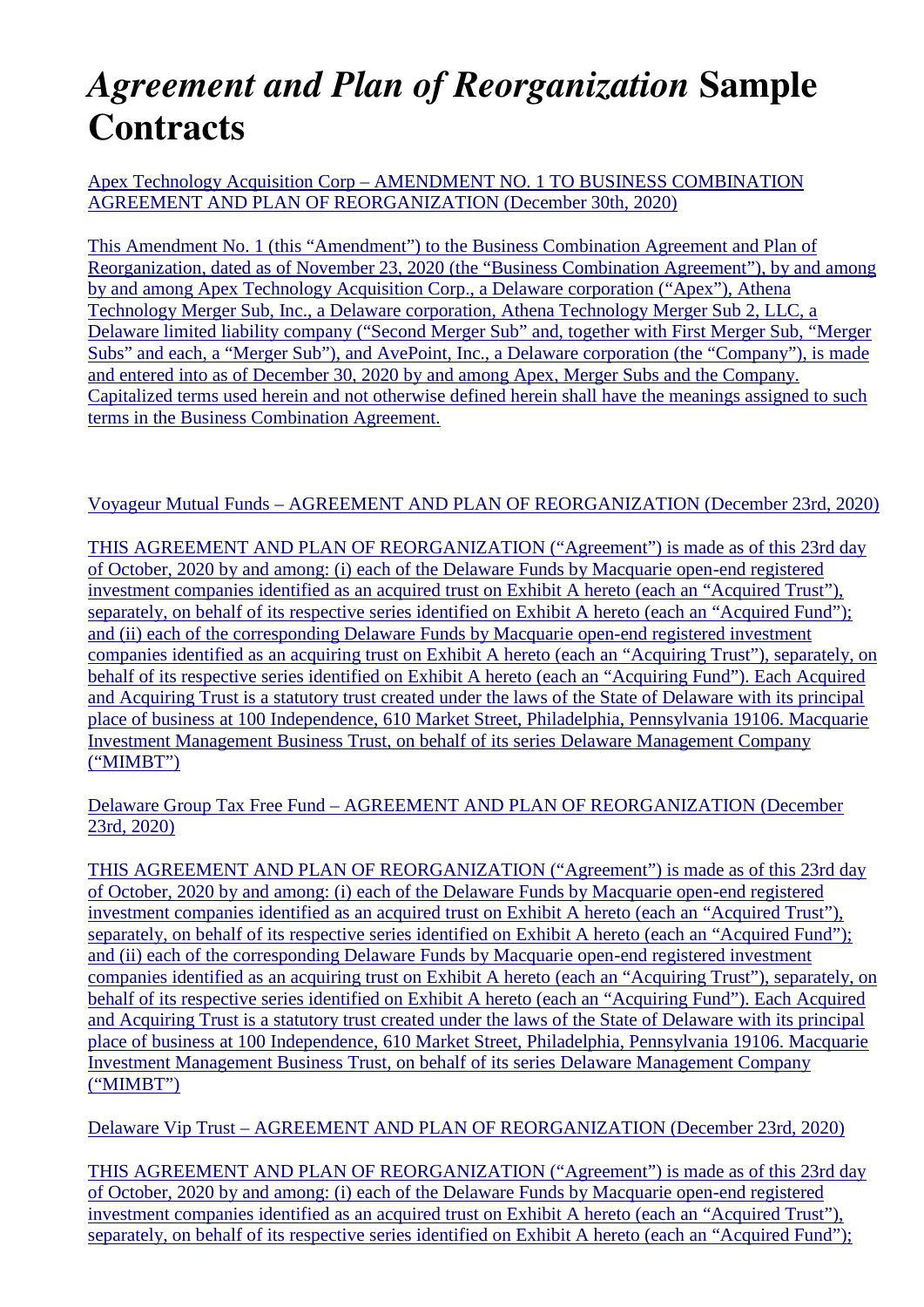and (ii) each of the corresponding Delaware Funds by Macquarie open-end registered investment companies identified as an acquiring trust on Exhibit A hereto (each an "Acquiring Trust"), separately, on behalf of its respective series identified on Exhibit A hereto (each an "Acquiring Fund"). Each Acquired and Acquiring Trust is a statutory trust created under the laws of the State of Delaware with its principal place of business at 100 Independence, 610 Market Street, Philadelphia, Pennsylvania 19106. Macquarie Investment Management Business Trust, on behalf of its series Delaware Management Company ("MIMBT")

Lincoln Variable Insurance Products Trust – FORM OF AGREEMENT AND PLAN OF REORGANIZATION (December 22nd, 2020)

THIS AGREEMENT AND PLAN OF REORGANIZATION ("Agreement") is adopted as of this [ ] day of [ ], 2020 by and among: (i) Delaware VIP Trust (the "Target Entity"), an open-end registered investment company, separately, where applicable, on behalf of its respective series identified on Exhibit A hereto (each a "Target Fund"); and (ii) Lincoln Variable Insurance Products Trust, an open-end registered investment company (the "Acquiring Entity"), separately, where applicable, on behalf of its respective series identified on Exhibit A hereto (each an "Acquiring Fund"). Macquarie Investment Management Business Trust, on behalf of its series Delaware Management Company ("MIMBT") joins this Agreement solely for purposes of Sections 1.2(f), 5.1(a), 9.2, 14, 16.3, 17.2, and 17.3. Lincoln Investment Advisors Corporation ("LIAC") joins this agreement solely for purposes of Sections 1.2(f), 5.1(a), 9.2, 14, 16.3, 17.2, and 17.3.

John Hancock Variable Insurance Trust – AGREEMENT AND PLAN OF REORGANIZATION (December 17th, 2020)

THIS AGREEMENT AND PLAN OF REORGANIZATION (the "Plan") is made this 25th day of June 2020, among John Hancock Variable Insurance Trust ("JHVIT"), a Massachusetts business trust, on behalf of the "Acquired Fund" and the "Acquiring Fund" listed below, each of which is a separate series or fund of JHVIT, and, solely with respect to Section 9, John Hancock Variable Trust Advisers LLC (formerly, John Hancock Investment Management Services, LLC) ("JHVTA").

Northern Star Acquisition Corp. – AGREEMENT AND PLAN OF REORGANIZATION BY AND AMONG NORTHERN STAR ACQUISITION CORP., NSAC MERGER SUB CORP. and BARKBOX, INC. DATED AS OF DECEMBER 16, 2020 (December 17th, 2020)

THIS AGREEMENT AND PLAN OF REORGANIZATION is made and entered into as of December 16, 2020 (the "Agreement Date"), by and among Northern Star Acquisition Corp., a Delaware corporation ("Parent"), NSAC Merger Sub Corp., a Delaware corporation and wholly owned subsidiary of Parent ("Merger Sub"), and Barkbox, Inc., a Delaware corporation ("Company"). The term "Agreement" as used herein refers to this Agreement and Plan of Reorganization, as the same may be amended from time to time, and all schedules hereto (including the Company Schedule and the Parent Schedule, as defined in the preambles to Articles II and III hereof, respectively). Each of Parent, Merger Sub and the Company shall be referred to herein, individually, as a "Party" and, collectively, as the "Parties". Except as otherwise indicated, capitalized terms used herein and not otherwise defined shall have the meanings ascribed to them in Section 8.2.

Alpha Architect ETF Trust – AGREEMENT AND PLAN OF REORGANIZATION (December 14th, 2020)

THIS AGREEMENT AND PLAN OF REORGANIZATION (the "Agreement") is made as of [Date], 2020, by and between (i) Alpha Architect ETF Trust, a Delaware statutory trust (the "Alpha Trust"), on behalf of its series, the UPHOLDINGS Compound Kings ETF (the "Acquiring Fund"); (ii) Upholdings Funds LLC, a Delaware series limited liability company (the "Upholdings LLC"), on behalf of its series, the Flagship Fund (the "Target Fund" and, together with the Acquiring Fund, the "Funds"); (iii) solely for the purposes of paragraphs 7.1 and 8.2. of this Agreement, Empowered Funds, LLC ("Empowered Funds"), the investment adviser of the Acquiring Fund; and (iv) solely for purposes of paragraphs 7.2 and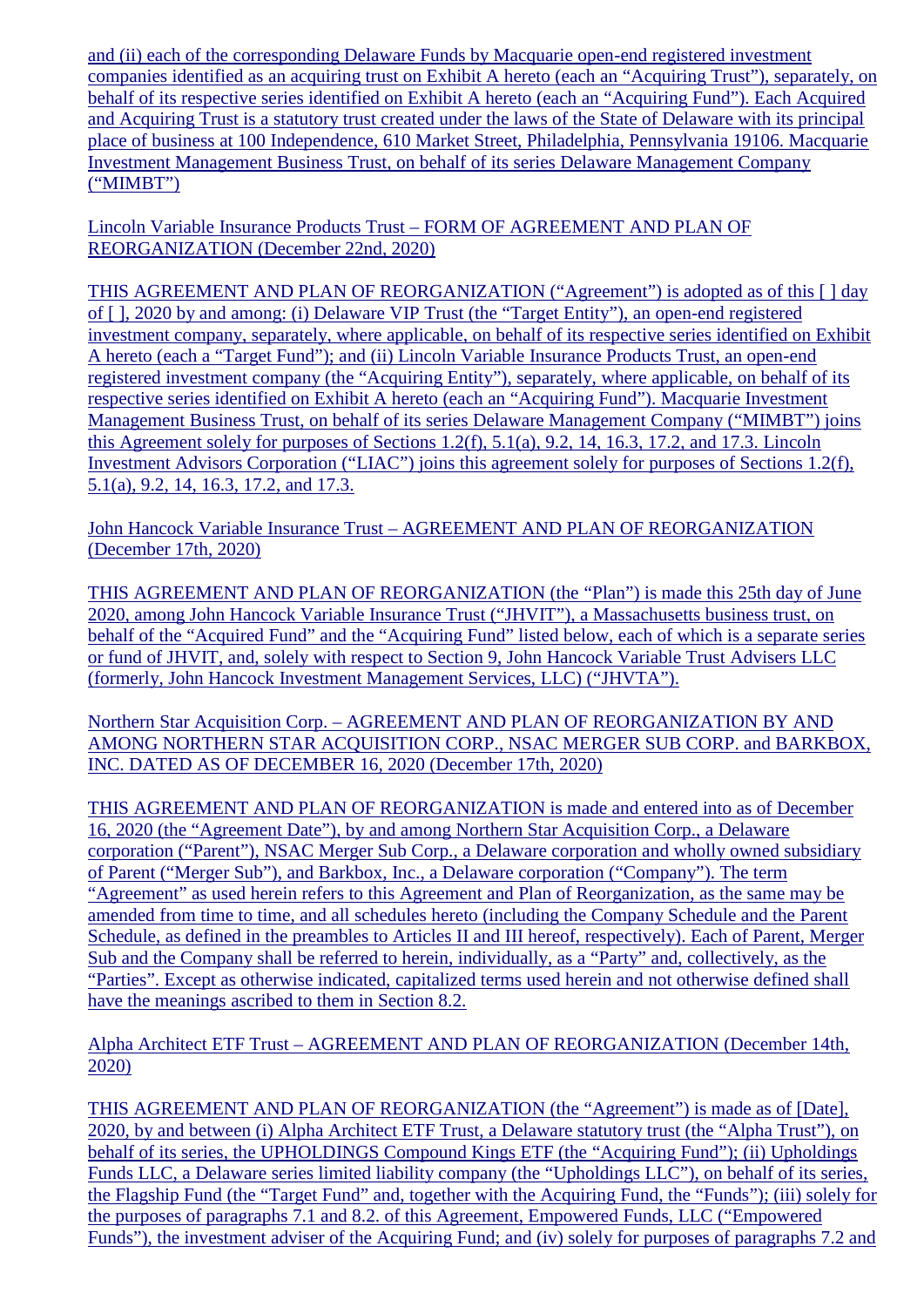8.2. of this Agreement, Upholdings Group LLC ("Upholdings Group"), the investment adviser of the Target Fund. All agreements, representations, actions and obligations described herein made or to be taken or undertaken by the Acquiring Fund are made and shall be taken or undertaken by Alpha Trust on behalf of

WisdomTree Continuous Commodity Index Fund – AGREEMENT AND PLAN OF REORGANIZATION (December 11th, 2020)

This Agreement and Plan of Reorganization ("AGREEMENT") is made as of December 10, 2020 by and between the WisdomTree Continuous Commodity Index Fund, a Delaware statutory trust (the "Target Fund"), and WisdomTree Trust, a Delaware statutory trust (the "Trust"), on behalf of its series, WisdomTree Enhanced Commodity Strategy Fund (the "Acquiring Fund" and, together with the Target Fund, the "Funds"). WisdomTree Asset Management, Inc., a Delaware corporation ("WisdomTree Asset Management") and WisdomTree Commodity Services, LLC, a Delaware limited liability company, are parties to this Agreement solely for purposes of Paragraphs 4.3 and 8.2 and Subparagraphs 4.1(j) and 4.1(m), respectively. All agreements, representations, actions and obligations described herein made or to be taken or undertaken by the Acquiring Fund are made and shall be taken or undertaken by the Trust on behalf of the Acquiring Fund.

Lion Electric Co – BUSINESS COMBINATION AGREEMENT AND PLAN OF REORGANIZATION by and among THE LION ELECTRIC COMPANY, LION ELECTRIC MERGER SUB INC. and NORTHERN GENESIS ACQUISITION CORP. Dated as of November 30, 2020 (December 8th, 2020)

This Business Combination Agreement and Plan of Reorganization, dated as of November 30, 2020 (this "Agreement"), is entered into by and among The Lion Electric Company, a corporation existing under the Québec Business Corporations Act (the "QBCA") (the "Company"), Lion Electric Merger Sub Inc., a Delaware corporation ("Merger Sub"), and Northern Genesis Acquisition Corp., a Delaware corporation ("NGA").

Massmutual Premier Funds – AGREEMENT AND PLAN OF REORGANIZATION (December 3rd, 2020)

This Agreement and Plan of Reorganization (the "Agreement") is made as of October 5, 1999 by and between Babson-Stewart Ivory International Limited Partnership III, a Delaware limited partnership (the "Limited Partnership"), and The DLB Fund Group, a Massachusetts business trust ("The DLB Fund Group"), on behalf of The DLB Stewart Ivory International Fund (the "Mutual Fund").

Stone Ridge Trust – AGREEMENT AND PLAN OF REORGANIZATION (December 2nd, 2020)

This Agreement and Plan of Reorganization (the "Agreement") is made as of December 2, 2020 by and among Stone Ridge All Asset Variance Risk Premium Fund (the "Acquired Fund"), a series of Stone Ridge Trust III, a closed-end management investment company organized as a Delaware statutory trust ("Trust III") and Stone Ridge All Asset Variance Risk Premium Fund (the "Acquiring Fund" and, together with the Acquired Fund, the "Funds"), a series of Stone Ridge Trust, an open-end series management investment company organized as a Delaware statutory trust (the "Trust").

Northern Genesis Acquisition Corp. – BUSINESS COMBINATION AGREEMENT AND PLAN OF REORGANIZATION by and among THE LION ELECTRIC COMPANY, LION ELECTRIC MERGER SUB INC. and NORTHERN GENESIS ACQUISITION CORP. Dated as of November 30, 2020 (November 30th, 2020)

This Business Combination Agreement and Plan of Reorganization, dated as of November 30, 2020 (this "Agreement"), is entered into by and among The Lion Electric Company, a corporation existing under the Québec Business Corporations Act (the "QBCA") (the "Company"), Lion Electric Merger Sub Inc., a Delaware corporation ("Merger Sub"), and Northern Genesis Acquisition Corp., a Delaware corporation ("NGA").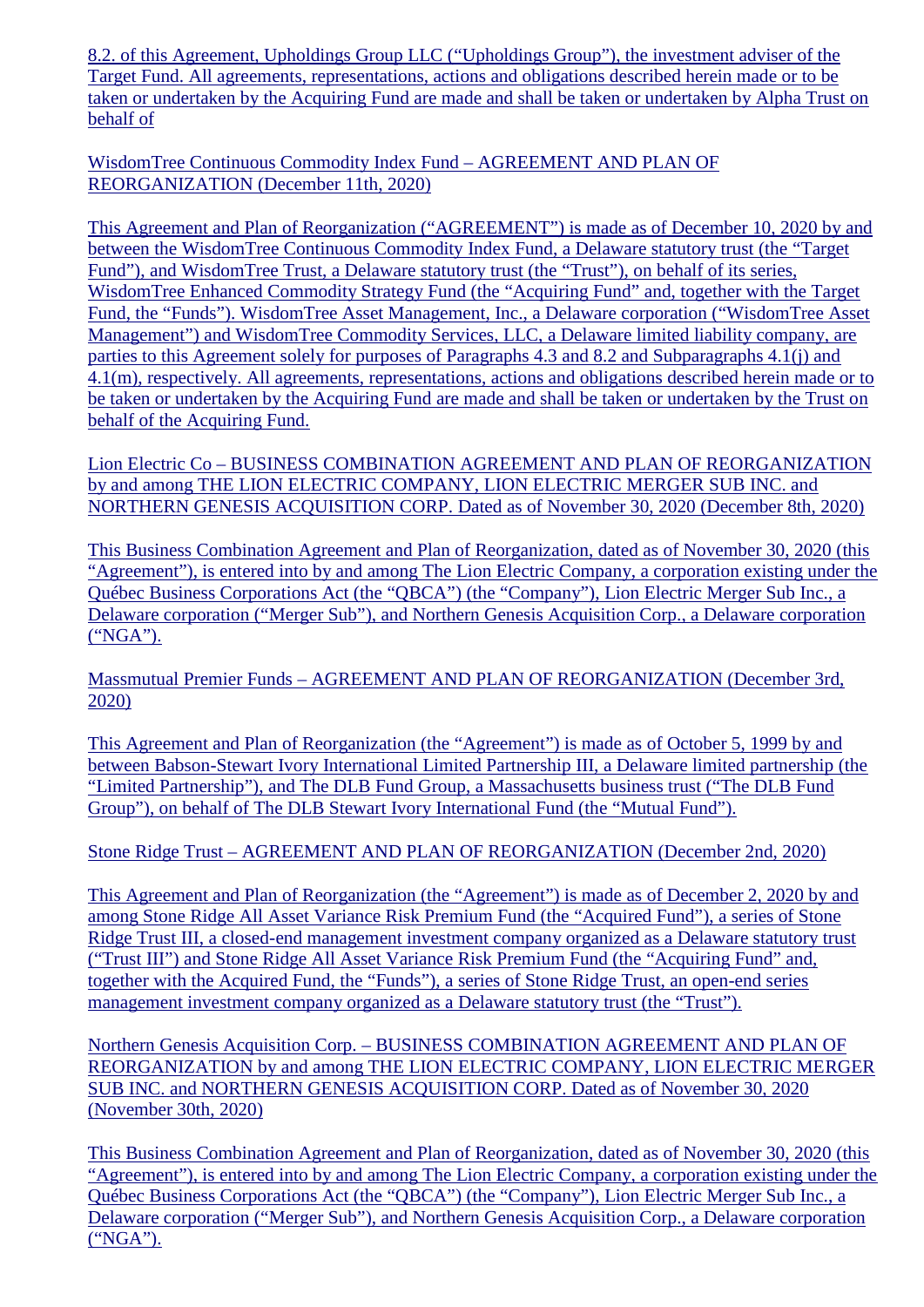Apex Technology Acquisition Corp – BUSINESS COMBINATION AGREEMENT AND PLAN OF REORGANIZATION by and among APEX TECHNOLOGY ACQUISITION CORP., ATHENA TECHNOLOGY MERGER SUB, INC., ATHENA TECHNOLOGY MERGER SUB 2, LLC, and AVEPOINT, INC. Dated as of November 23, 2020 (November 23rd, 2020)

BUSINESS COMBINATION AGREEMENT AND PLAN OF REORGANIZATION, dated as of November 23, 2020 (this "Agreement"), by and among Apex Technology Acquisition Corp., a Delaware corporation ("Apex"), Athena Technology Merger Sub, Inc., a Delaware corporation ("First Merger Sub"), Athena Technology Merger Sub 2, LLC, a Delaware limited liability company ("Second Merger Sub" and, together with First Merger Sub, "Merger Subs" and each, a "Merger Sub"), and AvePoint, Inc., a Delaware corporation (the "Company").

Carter Bankshares, Inc. – AGREEMENT AND PLAN OF REORGANIZATION AMONG CARTER BANK & TRUST CARTER BANKSHARES, INC. AND CBT MERGER SUB, INC. (November 23rd, 2020)

This Agreement and Plan of Reorganization (this "Agreement"), dated as of November 9, 2020, is by and among Carter Bank & Trust, Martinsville, Virginia ("Bank"), Carter Bankshares, Inc. ("Company"), and CBT Merger Sub, Inc. ("Subsidiary").

FireEye, Inc. – AGREEMENT AND PLAN OF REORGANIZATION BY AND AMONG FIREEYE, INC., BRAVO MERGER ACQUISITION CORPORATION, BRAVO MERGER ACQUISITION LLC, RESPOND SOFTWARE, INC., AND FORTIS ADVISORS LLC, AS STOCKHOLDER REPRESENTATIVE (November 19th, 2020)

THIS AGREEMENT AND PLAN OF REORGANIZATION (the "Agreement") is made and entered into as of November 18, 2020 by and among FireEye, Inc., a Delaware corporation ("Parent"), Bravo Merger Acquisition Corporation, a Delaware corporation and a wholly owned subsidiary of Parent ("Merger Sub I"), Bravo Merger Acquisition LLC, a Delaware limited liability company and wholly owned subsidiary of Parent ("Merger Sub II" and, together with Merger Sub I, the "Merger Subs"), Respond Software, Inc., a Delaware corporation (the "Company"), and Fortis Advisors LLC, a Delaware limited liability company, solely in its capacity as representative, agent and attorney-in-fact of the Indemnifying Parties (the "Stockholder Representative"). All capitalized terms that are used but not defined herein shall have the respective meanings ascribed thereto in Annex A.

Blue Ridge Bankshares, Inc. – FIRST AMENDMENT TO AGREEMENT AND PLAN OF REORGANIZATION, dated as of August 12, 2020, between BLUE RIDGE BANKSHARES, INC. and BAY BANKS OF VIRGINIA, INC. November 6, 2020 (November 13th, 2020)

THIS FIRST AMENDMENT (this "Amendment") to the Agreement and Plan of Reorganization, dated as of August 12, 2020 (the "Agreement"), is made and entered into as of November 6, 2020, between BLUE RIDGE BANKSHARES, INC., a Virginia corporation ("BRBS"), and BAY BANKS OF VIRGINIA, INC., a Virginia corporation ("BAYK"). Capitalized terms not defined in this Amendment have the respective meanings given to them in the Agreement.

T. Rowe Price Tax-Exempt Money Fund, Inc. – AGREEMENT AND PLAN OF REORGANIZATION (November 12th, 2020)

THIS AGREEMENT AND PLAN OF REORGANIZATION ("Agreement") is made this 9th day of October, 2020, by and between (i) T. Rowe Price Summit Municipal Funds, Inc., (a series of T. Rowe Price Summit Municipal Funds, Inc.)a corporation organized and existing under the laws of Maryland on behalf of its series, the T. Rowe Price Summit Municipal Money Market Fund ("Acquired Fund"), and (ii) T. Rowe Price T. Rowe Price Tax-Exempt Money Fund, Inc., a corporation organized and existing under the laws of Maryland on behalf of its series, T. Rowe Price Tax-Exempt Money Fund ("Acquiring Fund") and the Acquiring Fund's classes, the T. Rowe Price Tax-Exempt Money Fund (the "Investor Class") and the T. Rowe Price Tax-Exempt Money Fund—I Class (the "I Class"). All references in this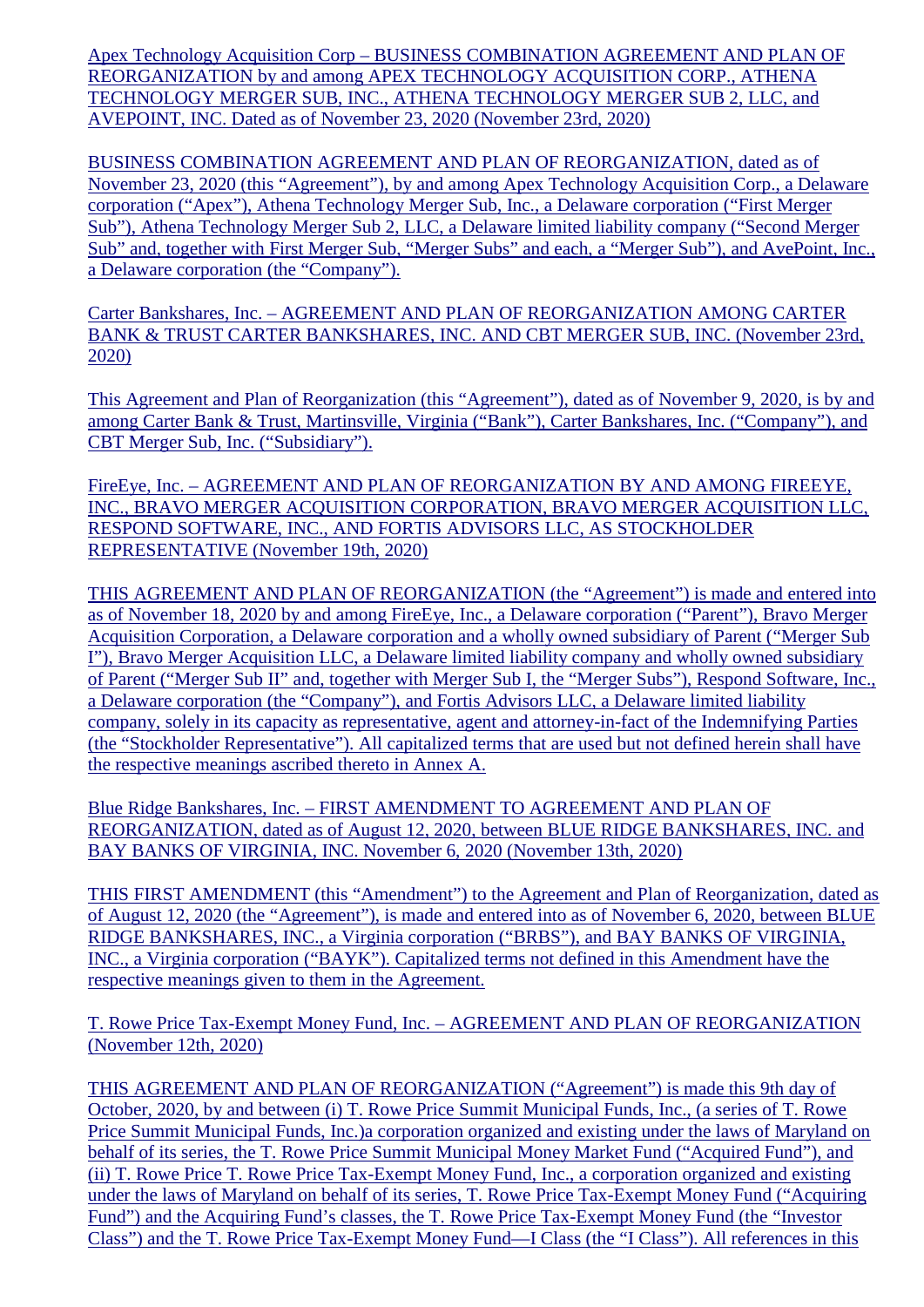Agreement to the Acquiring Fund and the Acquired Fund are, as applicable, to the T. Rowe Price Summit Municipal Money Market Fund and the T. Rowe Price Tax-Exempt Money Fund (including each of its classes), respectively, as if

Twilio Inc – AGREEMENT AND PLAN OF REORGANIZATION BY AND AMONG TWILIO INC., SCORPIO MERGER SUB, INC., SEGMENT.IO, INC., AND SHAREHOLDER REPRESENTATIVE SERVICES LLC, AS STOCKHOLDER REPRESENTATIVE OCTOBER 12, 2020 (November 5th, 2020)

THIS AGREEMENT AND PLAN OF REORGANIZATION (this "Agreement") is made and entered into as of October 12, 2020 (the "Agreement Date"), by and among TWILIO INC., a Delaware corporation ("Parent"), SCORPIO MERGER SUB, INC., a Delaware corporation and a wholly owned Subsidiary of Parent ("Merger Sub"), SEGMENT.IO, INC., a Delaware corporation (the "Company"), and SHAREHOLDER REPRESENTATIVE SERVICES LLC, a Colorado limited liability company solely in its capacity as the representative of the Company Indemnitors (the "Stockholder Representative"). Capitalized terms used but not otherwise defined in this Agreement shall have the respective meanings ascribed to them in Annex A.

John Hancock Funds II – AGREEMENT AND PLAN OF REORGANIZATION (October 26th, 2020)

This Agreement and Plan of Reorganization (the "Agreement") is made as of August 23, 2019, by and between Small Cap Stock Fund (the "Acquired Fund"), a series of John Hancock Funds II (the "Acquired Fund Trust"), a Massachusetts business trust, and Mid Cap Stock Fund (the "Acquiring Fund"), a series of John Hancock Funds II (the "Acquiring Fund Trust"), also a Massachusetts business trust.

T. Rowe Price International Funds, Inc. – AGREEMENT AND PLAN OF REORGANIZATION (October 20th, 2020)

THIS AGREEMENT AND PLAN OF REORGANIZATION ("Agreement") is made this 4th day of May, 2020, by and between (i) T. Rowe Price Global Funds, Inc., a corporation organized and existing under the laws of Maryland on behalf of its series, T. Rowe Price Institutional International Growth Equity Fund ("Acquired Fund"), and (ii) T. Rowe Price International Funds, Inc., a corporation organized and existing under the laws of Maryland on behalf of its series, T. Rowe Price International Stock Fund ("Acquiring Fund") and each of the Acquiring Fund's classes, T. Rowe Price International Stock Fund, T. Rowe Price International Stock Fund—Advisor Class, T. Rowe Price International Stock Fund—R Class, T. Rowe Price International Stock Fund—Z Class, and T. Rowe Price International Stock Fund—I Class. All references in this Agreement to the Acquiring Fund and the Acquired Fund are, as applicable, to the T. Rowe Price International Stock Fund (including each of its classes) and the T. Rowe Price Instituti

Virginia National Bankshares Corp – AGREEMENT AND PLAN OF REORGANIZATION between VIRGINIA NATIONAL BANKSHARES CORPORATION and FAUQUIER BANKSHARES, INC. September 30, 2020 (October 2nd, 2020)

THIS AGREEMENT AND PLAN OF REORGANIZATION (the "Agreement") is made and entered into as of September 30, 2020, between VIRGINIA NATIONAL BANKSHARES CORPORATION, a Virginia corporation ("VABK"), and FAUQUIER BANKSHARES, INC., a Virginia corporation ("FBSS").

PagerDuty, Inc. – AGREEMENT AND PLAN OF REORGANIZATION BY AND AMONG PAGERDUTY, INC. REEF MERGER SUB I, INC. REEF MERGER SUB II, LLC RUNDECK, INC. AND SHAREHOLDER REPRESENTATIVE SERVICES LLC, AS SECURITYHOLDER REPRESENTATIVE September 20, 2020 (October 1st, 2020)

THIS AGREEMENT AND PLAN OF REORGANIZATION (this "Agreement") is made and entered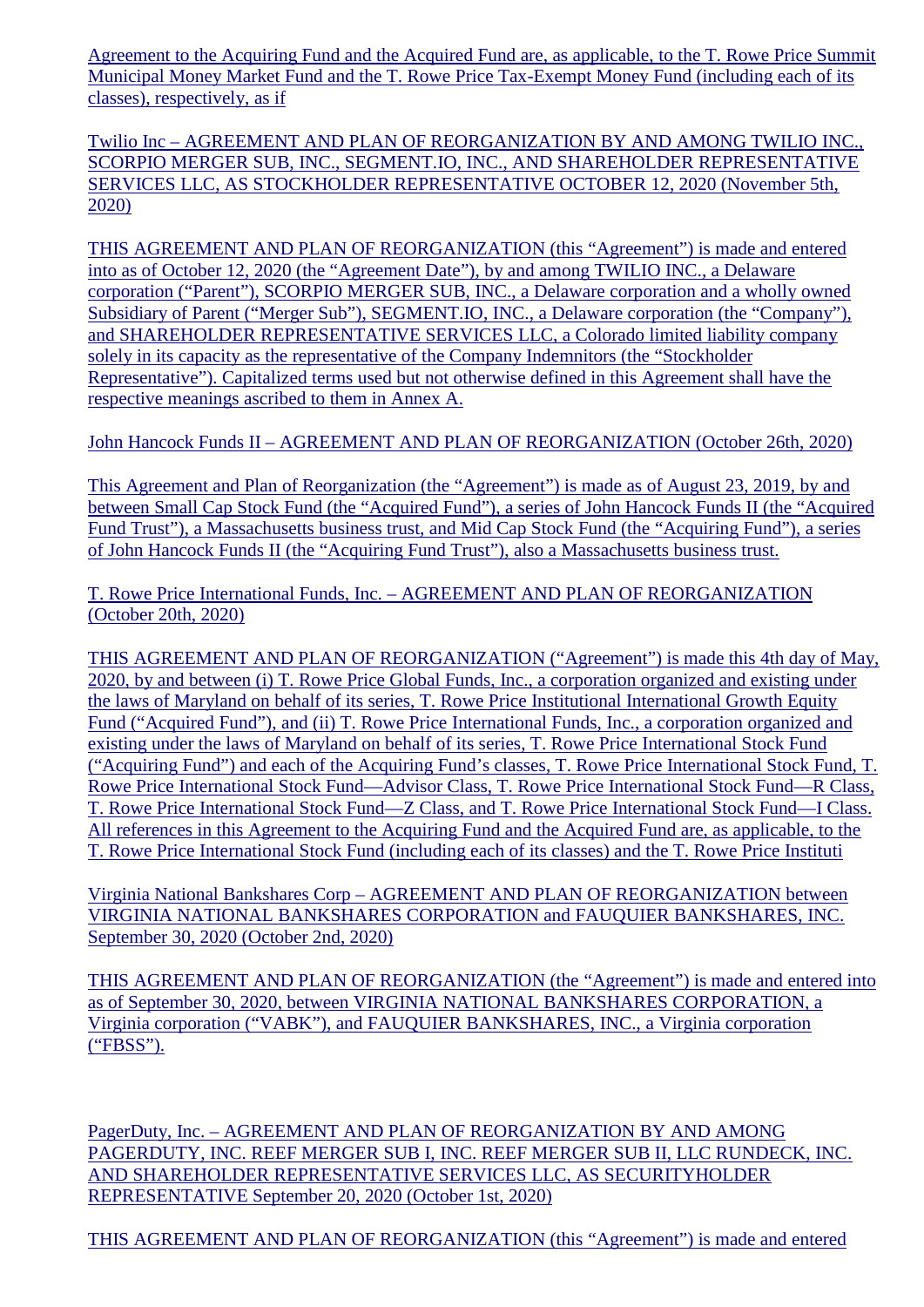into as of September 20, 2020 (the "Agreement Date"), by and among PAGERDUTY, INC., a Delaware corporation ("Parent"), REEF MERGER SUB I, INC., a Delaware corporation and a wholly owned Subsidiary of Parent ("Merger Sub I"), REEF MERGER SUB II, LLC, a Delaware limited liability company and a wholly owned Subsidiary of Parent ("Merger Sub II" and, together with Merger Sub I, the "Merger Subs"), RUNDECK, INC., a Delaware corporation (the "Company"), and Shareholder Representative Services LLC, a Colorado limited liability company, solely in its capacity as the representative of the Company Indemnitors (the "Securityholder Representative"). Capitalized terms used but not otherwise defined in this Agreement shall have the respective meanings ascribed to them in Annex A.

Novus Capital Corp – BUSINESS COMBINATION AGREEMENT AND PLAN OF REORGANIZATION by and among NOVUS CAPITAL CORPORATION, ORGA, INC., and APPHARVEST, INC. Dated as of September 28, 2020 (September 29th, 2020)

At any time when any shares of capital stock of the Company are outstanding, the Company shall not, either directly or indirectly, merge or consolidate with or into another entity if, as a result of such merger or consolidation, the capital stock of the Company would become, or be converted into or exchanged for the right to receive, shares or other equity interests in a domestic or foreign corporation that is not a public benefit corporation or similar entity and the certificate of incorporation (or similar governing document) of which does not contain identical provisions to Article III identifying the public benefit or public benefits, unless the Company shall have obtained, in addition to any affirmative vote required by law or by the Certificate of Incorporation, the affirmative vote of the holders of at least 66 2/3% of the voting power of all of the then-outstanding shares of capital stock of the Company entitled to vote generally in the election of directors, voting together as

Switchback Energy Acquisition Corp – BUSINESS COMBINATION AGREEMENT AND PLAN OF REORGANIZATION by and among SWITCHBACK ENERGY ACQUISITION CORPORATION, LIGHTNING MERGER SUB INC. and CHARGEPOINT, INC. Dated as of September 23, 2020 (September 24th, 2020)

This Business Combination Agreement and Plan of Reorganization, dated as of September 23, 2020 (this "Agreement"), is entered into by and among Switchback Energy Acquisition Corporation, a Delaware corporation ("Switchback"), Lightning Merger Sub Inc., a Delaware corporation ("Merger Sub"), and ChargePoint, Inc., a Delaware corporation (the "Company").

Ohio National Fund Inc – AGREEMENT AND PLAN OF REORGANIZATION AND TERMINATION (September 18th, 2020)

THIS AGREEMENT AND PLAN OF REORGANIZATION AND TERMINATION ("Agreement") is made as of September 15, 2020, among OHIO NATIONAL FUND, INC., a Maryland corporation, with its principal place of business at One Financial Way, Montgomery, Ohio 45242 ("Corporation"), on behalf of the segregated portfolio of assets ("series") of the ON Conservative Model Portfolio (the "Target Fund") and Corporation on behalf of the series of the ON Moderately Conservative Model Portfolio, (the "Survivor Fund"); and, solely for purposes of paragraph 6, OHIO NATIONAL INVESTMENTS, INC., advisor to the Survivor Fund and Target Fund ("Ohio National"). (Corporation is sometimes referred to herein as an "Investment Company," and the Target Fund and Survivor Fund are sometimes referred to herein as a "Fund.") Notwithstanding anything to the contrary contained herein, (1) the agreements, covenants, representations, warranties, actions, and obligations (collectively, "Obligations") of and by each Fund, and of and by th

Pivotal Investment Corp II – AGREEMENT AND PLAN OF REORGANIZATION BY AND AMONG PIVOTAL INVESTMENT CORPORATION II, PIC II MERGER SUB CORP. and XL HYBRIDS, INC. DATED AS OF SEPTEMBER 17, 2020 (September 18th, 2020)

THIS AGREEMENT AND PLAN OF REORGANIZATION is made and entered into as of September 17, 2020, by and among Pivotal Investment Corporation II, a Delaware corporation ("Parent"), PIC II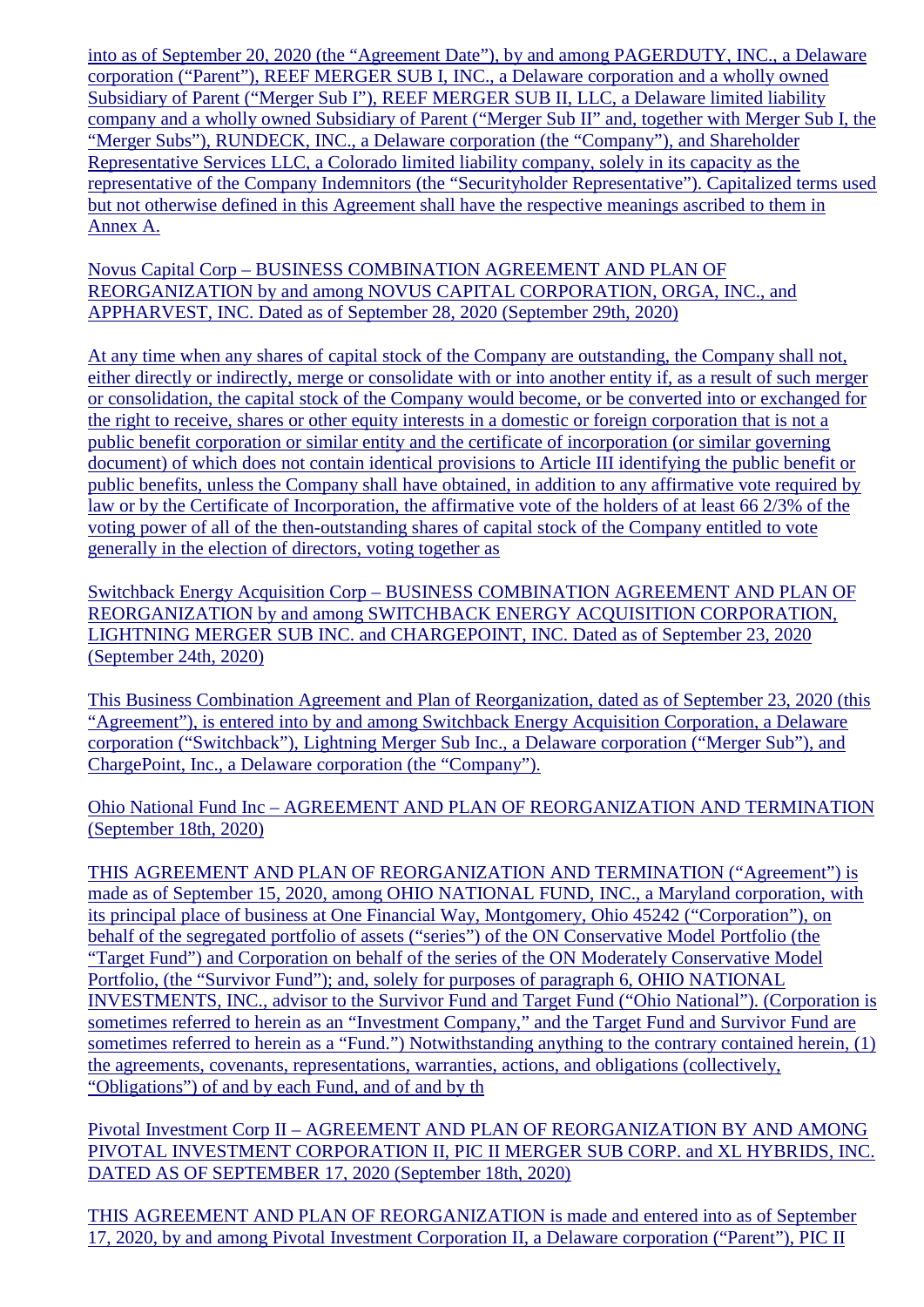Merger Sub Corp., a Delaware corporation and wholly owned subsidiary of Parent ("Merger Sub"), and XL Hybrids, Inc., a Delaware corporation ("Company"). The term "Agreement" as used herein refers to this Agreement and Plan of Reorganization, as the same may be amended from time to time, and all schedules hereto (including the Company Schedule and the Parent Schedule, as defined in the preambles to Articles II and III hereof, respectively). Each of Parent, Merger Sub and the Company shall be referred to herein, individually, as a "Party" and, collectively, as the "Parties". Except as otherwise indicated, capitalized terms used herein and not otherwise defined shall have the meanings ascribed to them in Section 8.2.

Thrivent Series Fund Inc – AGREEMENT AND PLAN OF REORGANIZATION (September 14th, 2020)

This Agreement and Plan of Reorganization (the "Agreement") is made as of August 24, 2020 by Thrivent Series Fund, Inc. (the "Fund"), a Minnesota corporation, on behalf of its series, Thrivent Large Cap Growth Portfolio (the "Acquiring Portfolio") and Thrivent Partner Growth Stock Portfolio (the "Target Portfolio"). Thrivent Financial for Lutherans is also party to the Agreement solely for purposes of Section 3.F.

Allianz Variable Insurance Products Trust – Re: Agreement and Plan of Reorganization executed as of June 12, 2020 (the "Plan") by Allianz Variable Insurance Products Trust (the (August 26th, 2020)

Sumo Logic, Inc. – AGREEMENT AND PLAN OF REORGANIZATION BY AND AMONG SUMO LOGIC, INC., LONE STAR MERGER SUB I, INC., LONE STAR MERGER SUB II, LLC, JASK LABS INC. AND SHAREHOLDER REPRESENTATIVE SERVICES LLC, AS THE REPRESENTATIVE OCTOBER 20, 2019 (August 24th, 2020)

THIS AGREEMENT AND PLAN OF REORGANIZATION (this "Agreement") is made and entered into as of October 20, 2019 (the "Agreement Date") by and among Sumo Logic, Inc., a Delaware corporation ("Parent"), Lone Star Merger Sub I, Inc., a Delaware corporation and a wholly owned subsidiary of Parent ("Merger Sub I"), Lone Star Merger Sub II, LLC, a Delaware limited liability company and a wholly owned subsidiary of Parent ("Merger Sub II" and, together with Merger Sub I, the "Merger Subs"), Jask Labs Inc., a Delaware corporation (the "Company") and Shareholder Representative Services LLC, a Colorado limited liability company, solely in its capacity as representative, agent, and attorney-in-fact of the Indemnifying Parties (the "Representative").

Mutual of America Investment Corp – Mutual of America Institutional Funds, Inc. New York, New York 10022-6839 Mutual of America Investment Corporation New York, New York 10022-6839 Re: Agreement and Plan of Reorganization dated as of July 15, 2020 Ladies and Gentlemen: (August 21st, 2020)

We have acted as special tax counsel to Mutual of America Institutional Funds, Inc., a Maryland corporation ("Institutional Funds"), and Mutual of America Investment Corporation, a Maryland corporation ("Investment Corporation"), in connection with the reorganization of certain series of Institutional Funds and Investment Corporation (each, a "Reorganization" and, collectively, the "Reorganizations") contemplated by the Agreement and Plan of Reorganization dated as of July 15, 2020 (the "Reorganization Agreement"). Pursuant to the Reorganization Agreement, each of the following series of Institutional Funds (each, a "Target Fund" and, collectively, the "Target Funds"):

Blue Ridge Bankshares, Inc. – AGREEMENT AND PLAN OF REORGANIZATION between BLUE RIDGE BANKSHARES, INC. and BAY BANKS OF VIRGINIA, INC. August 12, 2020 (August 14th, 2020)

THIS AGREEMENT AND PLAN OF REORGANIZATION (the "Agreement") is made and entered into as of August 12, 2020, between BLUE RIDGE BANKSHARES, INC., a Virginia corporation ("BRBS"), and BAY BANKS OF VIRGINIA, INC., a Virginia corporation ("BAYK").